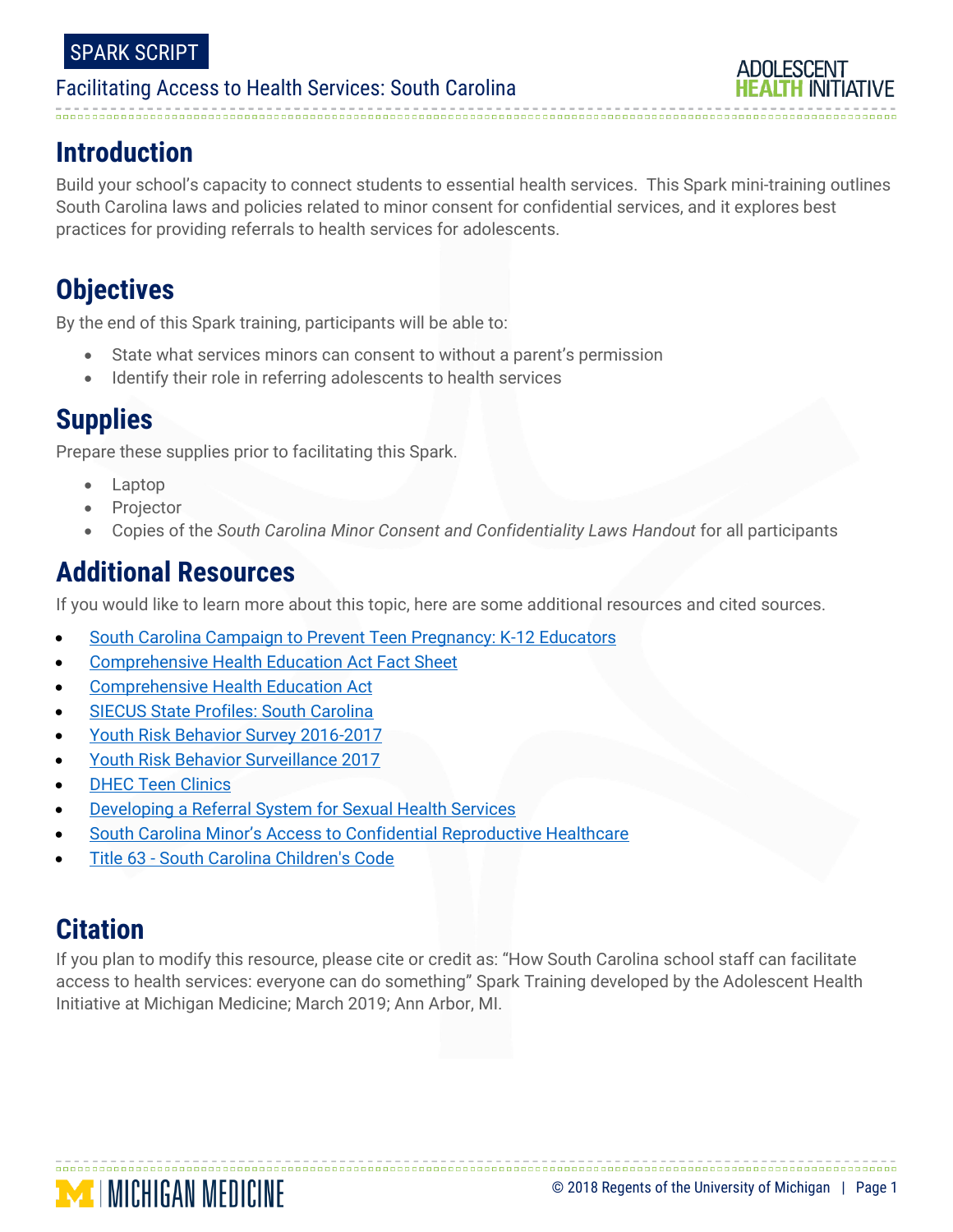البراء

#### Facilitating Access to Health Services: South Carolina



# **Intro/Hook** (3 minutes)

### 1 – TITLE SLIDE: HOW SOUTH CAROLINA SCHOOL STAFF CAN FACILITATE ACCESS TO HEALTH SERVICES: EVERYONE CAN DO SOMETHING

#### **Introduce yourself/yourselves.**

Today we're going to do a 15-minute mini-training, also called a Spark, which is intended to "spark" discussion and learning. In this Spark, we'll focus on the role school staff, in South Carolina specifically, can play in facilitating access to health services for students – especially when it relates to sensitive topics like sexual health. Sometimes, teachers and other school personnel are uncertain about what they can and cannot say to students about sexual health services - like STI testing and pregnancy prevention – within the limitations of South Carolina law and school policies. Hopefully, this discussion will help clarify the issue.

#### $\Box$  2 – SCHOOL DISTRICT INFORMATION

Use this slide to insert any relevant information or disclaimers from your school district that needs to be shared with the audience. If there's nothing to add, this slide can be deleted.

#### 3 – SCENARIO: MR. BROWN AND JAMES

First, I'm going to read a scenario about an interaction between a Math teacher and a student. As I read aloud, be thinking about ways the adult could handle the situation.

### $\Box$  4 – MR. BROWN

**MINICHIGAN MEDICINE** 

**The "I'm a high school Math teacher. One of my students, James, came to me after class** yesterday to confide that he is concerned that he might have an STD after finding out that his partner was with someone else at a recent party. He wondered if I knew where he could go for testing. Our school doesn't have any policies about referring students for those types of services, and I was caught off guard. This isn't the first time a student has come to me with an issue. I've sent others to the guidance counselor, but I recently learned that she calls their parents. James's parents are very conservative and would be really upset if they found out he was having sex. I told him I would get back with him today. I feel like I am in a bind…"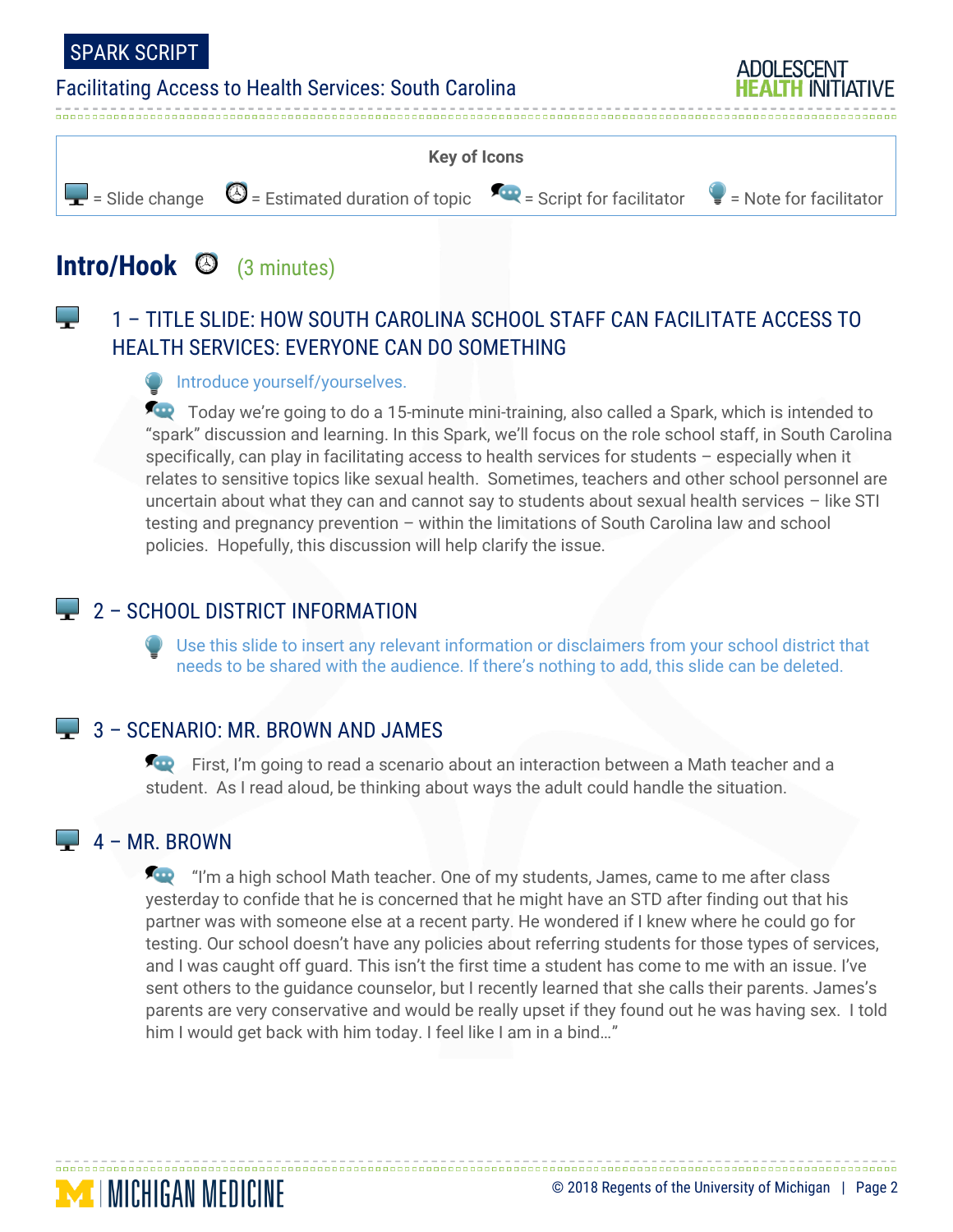

#### $-5 - JAMFS$

**For** "My name is James. It took me a few days to get up the nerve, but I talked to my Math teacher, Mr. Brown, yesterday after class. I told him that I heard my partner Chris was with someone else at a party recently, and I think I should get tested for STDs. We don't have a clinic in our school so I asked Mr. Brown where I could go without telling my parents. They'd freak out if they knew I was doing that. Mr. Brown said he understood that I needed this to stay private, and said he needed to do some checking to give me the best information. I would have gone to our Counselor, Ms. Wilson, but I heard she calls kids' parents when they ask about this kind of thing. Mr. Brown has always been someone I trust so I'm sure he'll be able to help me tomorrow…"

#### $\Box$  6 – DISCUSSION

#### What are your first reactions to this scenario?

Invite audience to share their thoughts. Possible responses are unsure, uncomfortable, disappointed, concerned. Ask the following questions and allow for brief discussion.

How realistic is this scenario? Could you imagine this happening in your school?

What do you think the intent of the teacher might be?

What are the possible outcomes in this scenario?

### **Key Concepts** (8 minutes)

### $\Box$  7 – THE NEED

Many adults feel uncomfortable talking with young people about sex, and some are concerned that talking about it will send a message that they're encouraging risky behaviors. At the same time, data from the CDC's 2017 Youth Risk Behavior Survey shows that 40% of high school students have had sex and nearly 30% were currently sexually active.

Of these teens, almost half (46%) did not use a condom the last time they had intercourse, and over two thirds (70%) did not use any form of medically prescribed birth control.

### $\Box$  8 – THE NEED

**MINICHIGAN MEDICINE** 

**Despite guidelines from the Centers for Disease Control and Prevention calling for sexually** active individuals age 13 and up to be tested for HIV, nearly 90% have never been tested, according to the Youth Risk Behavior Survey.

When we look specifically at South Carolina, the trends are similar. In 2017, youth ages 15-19 accounted for 29% of all Chlamydia cases in the state and 21% of all Gonorrhea cases. Additionally, the HIV rate among teens ages 15 to 19 increased by 5% from 2016 to 2017.

Connecting teens to services where they can get testing and treatment for HIV and other STIs, as well as effective pregnancy prevention, is vital to improving the health of young people in South Carolina.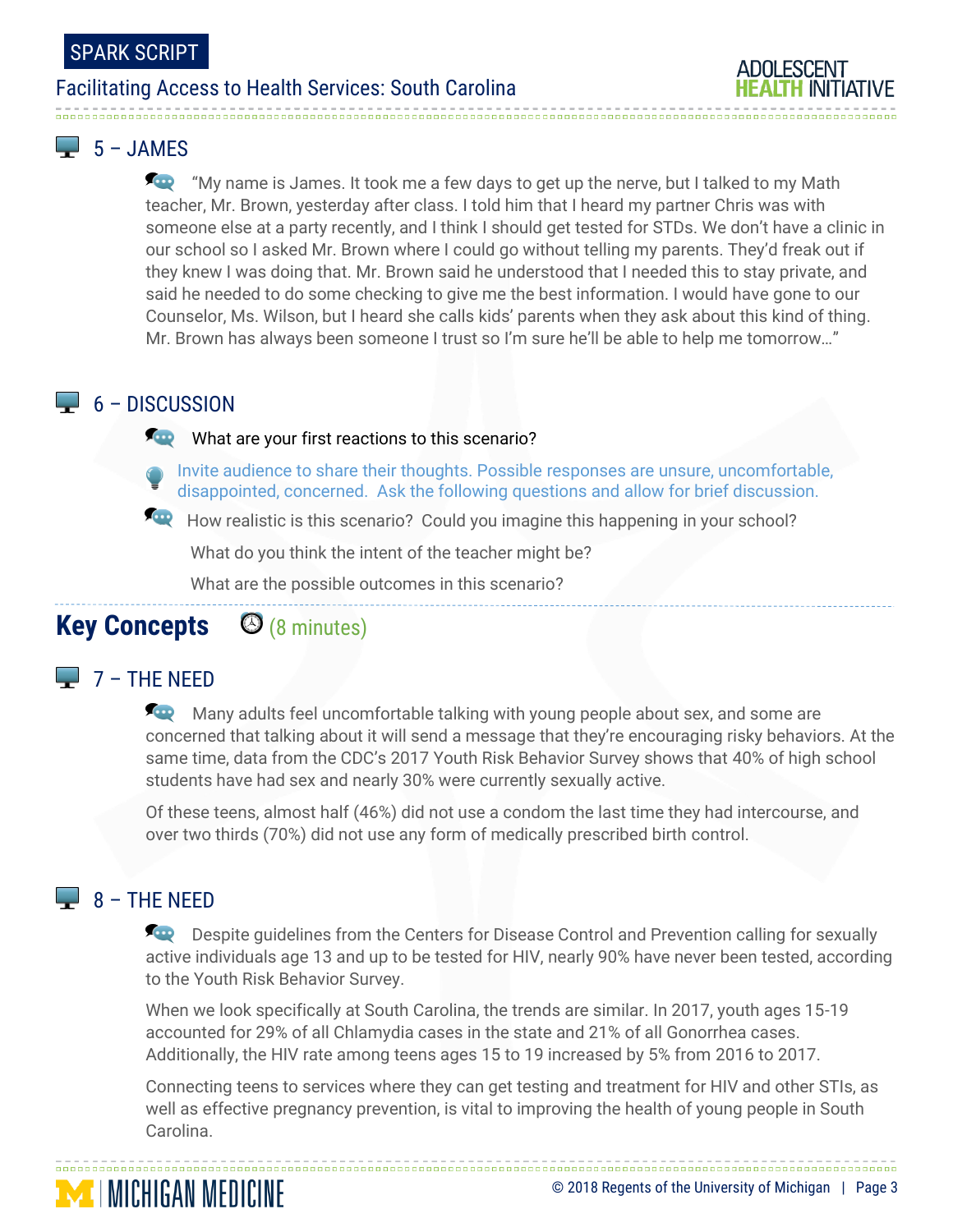

#### 9 – SEX EDUCATION: IMPORTANT BUT NOT ENOUGH

Most schools include some information about sexual health in health classes. However, teens can be "book smart" in the classroom, but they also need to be able to access contraception or STI testing and treatment if they are (or are planning to become) sexually active. Our role as adults is to help them find where they can go to get those needed services.

#### $\Box$  10 – SC LAW: TRUE OR FALSE?

Let's start with a quick quiz to see what you know about South Carolina laws. I will be reading four statements. Think to yourself whether you think each is TRUE or FALSE.

Note: statements are animated to appear one after each click, with the answer showing after the last click. Read each statement aloud before advancing to the next one.

1. Students age 16 and up have the legal right to access confidential services (like mental health and substance use treatment and sexual health services) without a parent's consent. – **TRUE**. Minors 16 or older can consent to any health care services that do not require an operation

2. A family planning drug or device (including condoms) can be dispensed or prescribed on school grounds. – **FALSE**. According to the South Carolina Comprehensive Health Education Act schools cannot distribute contraception on school grounds or allow a health provider to do so.

3. There is no state law that prohibits school staff from making referrals for STI testing and contraception to family planning agencies. – **TRUE**. No law exists in South Carolina that prohibits school staff from making referrals for STI testing or contraception.

4. There is no state law that prohibits school staff from assisting a student in obtaining an abortion or making referrals specifically for an abortion. – **FALSE**. According to the South Carolina Comprehensive Health Education Act schools cannot provide information or counseling regarding abortion.

**Rep** Reflect on this for a moment. What surprises you? Which statement were you least certain about?

Invite a few audience members to share, then continue.

#### 11– SC LAW: PARENTAL CONSENT EXCEPTIONS

Now let's review the South Carolina laws in more depth. As this slide says, a parent or legal guardian must provide consent on behalf of a minor (under age 18) before health care services are provided, with several important exceptions.

These exceptions are based on:

- A minor's **status** (independence from parents/guardians),
- A minor's **age**
- The **type of service** requested (such as certain sexual health services), or
- The **funding source** (such as a DHEC clinic)



البراء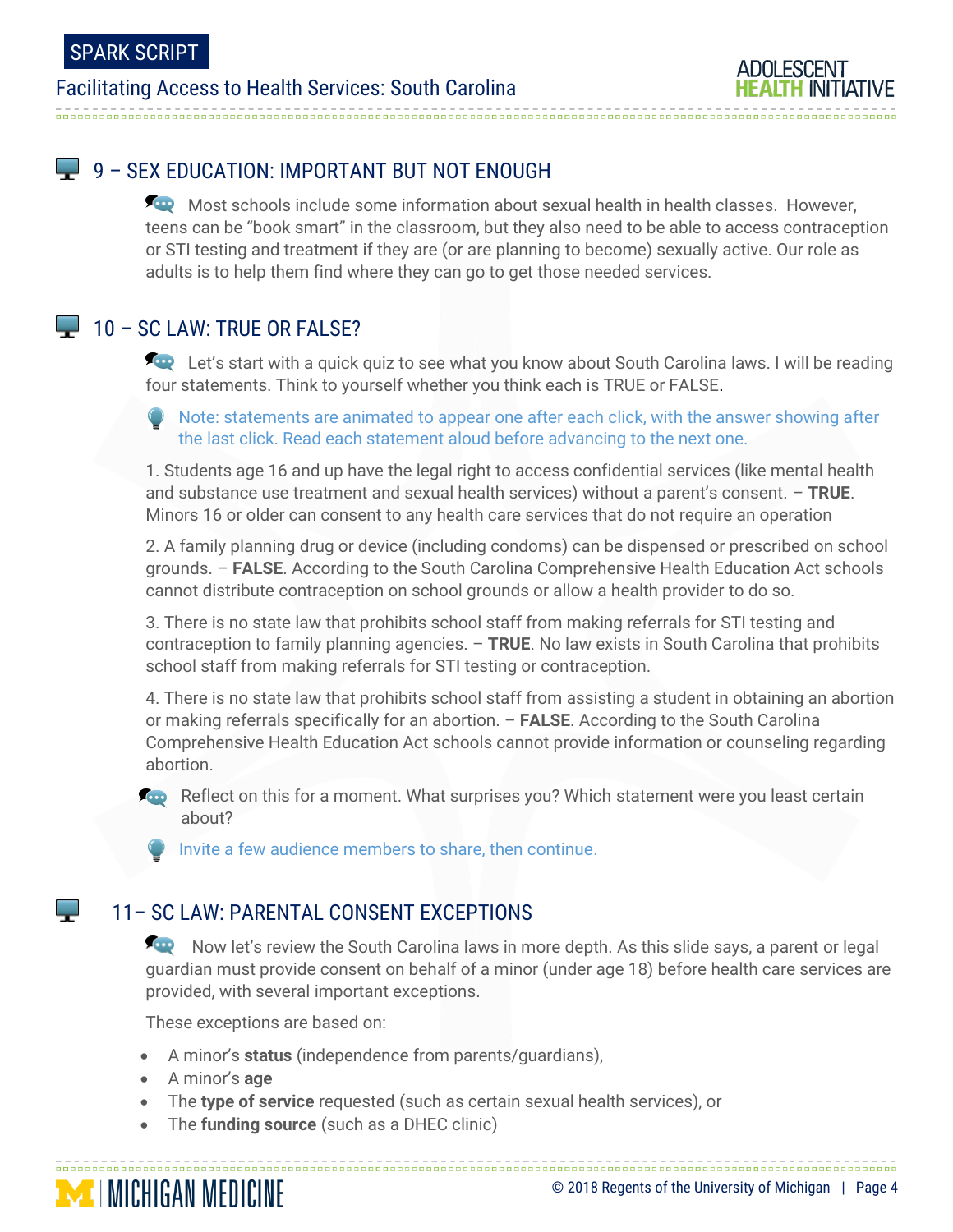**Contract** 

البراء

**Contract** 

**MICHIGAN MEDICINE** 

#### Facilitating Access to Health Services: South Carolina



Again, these laws can sometimes be confusing, so I'm passing out a handout that summarizes these exceptions.

Pass out the "South Carolina Minor Consent and Confidentiality Laws" Handout.

#### 12– SC LAW: MINOR CONSENT BASED ON STATUS

First, let's look at the exceptions based on status.

If a minor has any of these three statuses, they can consent to health care services without a parent or guardian's permission. If they are:

- Married -OR-
- Serving in the military -OR-
- Legally emancipated

#### 13– SC LAW: MINOR CONSENT BASED ON AGE

Additionally, South Carolina has several laws that outline different health care services that minors can receive without their parent's or guardian's permission based on their specific age.

- Minors **16 or older** can consent to **any** health care services that do not require an operation.
- Minors **16 or older** may also consent to an operation if it is **essential to their health or life** in the opinion of the performing physician and a consultant physician if one is available

For example – a 16-year-old can consent for insertion of the contraceptive implant, such as the Nexplanon but cannot consent to have it removed because removal is considered an operation/invasive medical procedure. However, if the operation was deemed "essential to their health or life" by the performing physician and, ideally, a consultant, the operation could be performed.

- Minors **under 16** may consent to health services of **any kind** when, in the judgment of a person authorized by law to render a particular health service, **such services are deemed necessary**
	- $\circ$  Additionally, if the minor is under 16 and the health services involve an operation, it can only be performed only if it is **essential to their health or life** in the opinion of the performing physician and a consultant physician if one is available

As you can see, these laws allow for a broad exception for health care professionals to use their professional judgement. In these cases, it is advisable for the physician to consultant another physician if one is available.

#### 14– SC LAW: MINOR CONSENT BASED ON SERVICE

Now let's look at the exceptions based on type of service. Each state has certain services that a minor may consent to without a parent or guardian's consent. A parent may still find out about the service, so it may not actually be confidential, but it's important to note that legally, a minor does not need a parent to consent to these services: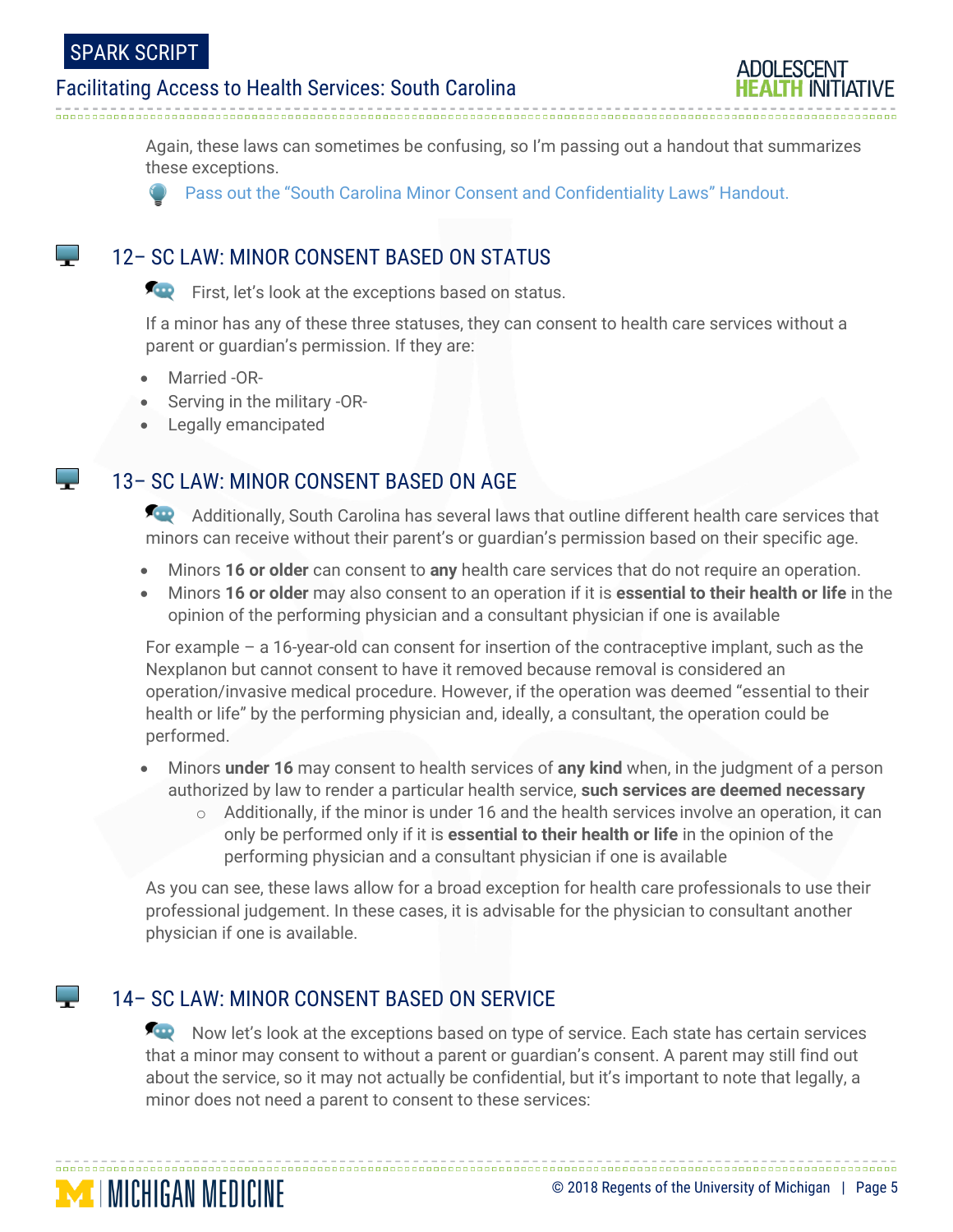

- Pregnancy testing and prenatal care, other than abortion
- Family planning and contraceptive care, including Emergency Contraception
- STI testing and treatment (although some STIs must be reported to the health department)
- Treatment for abuse of controlled substances or alcohol
- Outpatient mental health services
- Emergency care if:
	- o the proposed surgical or medical treatment is reasonably necessary (according to competent medical judgment)
	- o a person authorized to consent is not readily available and
	- o any delay in treatment would jeopardize the minor's life or health

#### **15-REFERRING FOR MAXIMUM CONFIDENTIALITY**

And Not surprisingly, school staff are often most comfortable referring students to their family doctor. However, while minors are legally allowed to receive the health services we just discussed without a parent's permission, in many cases, confidentiality is not protected because of the way insurance companies are billed. When private insurance is used, parents receive an Explanation of Benefits statement listing the services the minor received.

It can be difficult to get confidential services in a primary care setting unless the person has Medicaid, which includes some protections for sexual health services. And we know from research that young people are more likely to seek sexual health services when they have the assurance of confidentiality. If maximum privacy and confidentiality is important to the adolescent, then South Carolina Department of Health and Environmental Control (DHEC) clinics offer the maximum safeguards. These sites offer confidential services and allow the option for youth to have their Explanation of Benefits mailed directly back to the DHEC clinic instead of to their home.

### **16-THE LAW IN ACTION**

**MICHIGAN MEDICINE** 

**Let's apply the law to some specific situations.** 

- Click through the slides so that the questions and then answers appear.
- 1. Are teachers required to work through the school counselor or nurse to give students referrals to outside agencies?

Answer: **NO** – there is no law that requires this.

2. Is the school counselor or teacher required to tell the parents if a student discloses that they are sexually active and would like to get birth control?

Answer: **NO** – there is no law that requires school staff to tell parents if a student discloses this information. However, if the minor is 13 years old or younger and discloses that they are sexually active, the counselor or teacher would be required to report this to the Department of Social Services because according to the law, minors under age 14 cannot legally consent to sexual activity.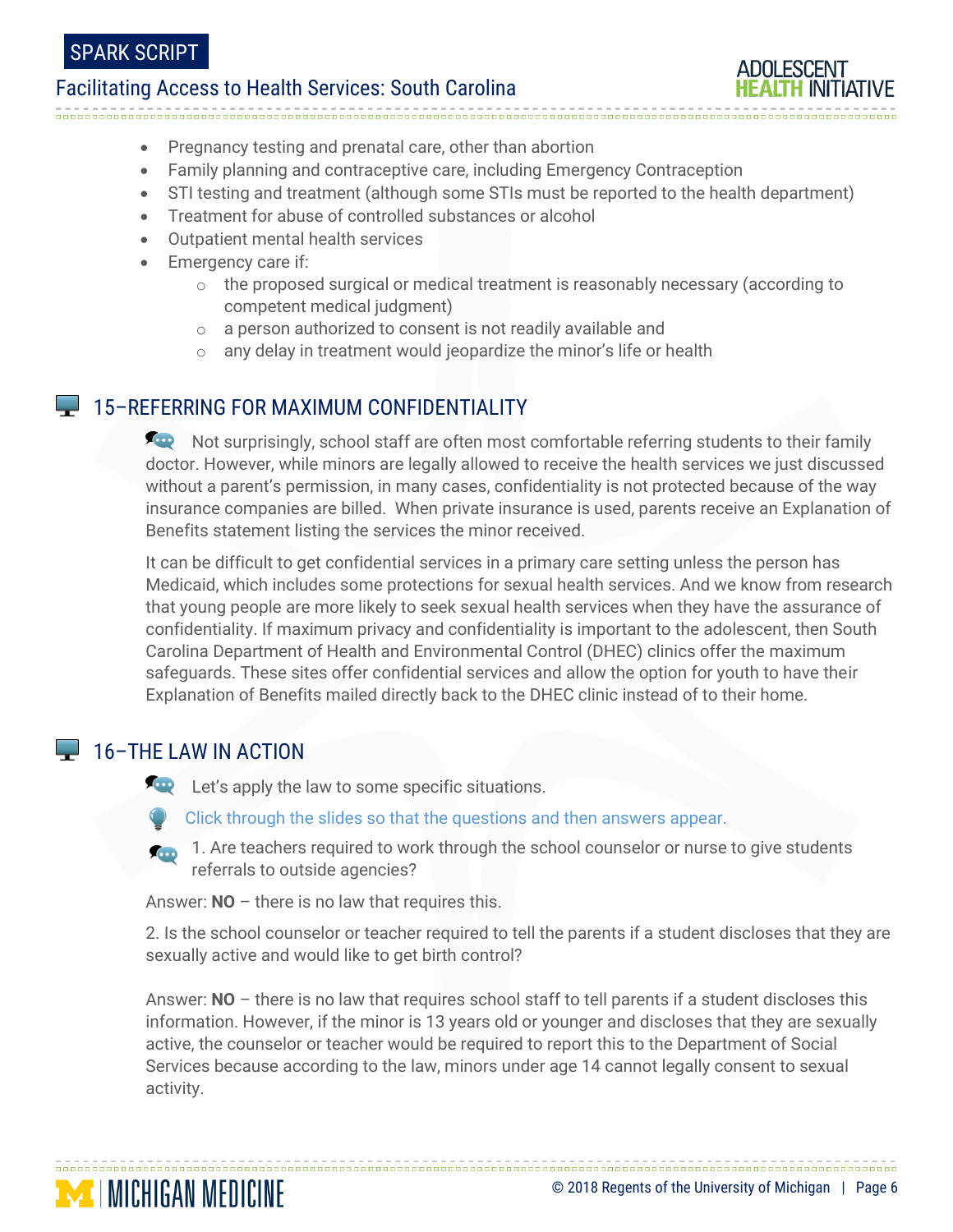

3. Would a school counselor or teacher be allowed to tell a student where they can get contraception?

Answer: **YES** – there is no law that prohibits school staff from referring students for contraception, however they are not allow to make referrals for abortion services.

4. Can a health teacher do a condom demonstration?

Answer: **YES** - The law allows a health teacher can do a condom demonstration. However, the individual school district's CHEA Committee may decide not to allow condom demonstrations. While it is not illegal to provide a demonstration, going against the district policy may result in consequences for the teacher involved. It's always best to double check with the school district's CHEA Committee policies.

#### **17 – IMPORTANT CONSIDERATIONS**

It's always best to encourage students to talk to their parents or other trusted adults about these issues. A school staff person can talk with the student about what that might look like and offer to be a part of the conversation.

There may be situations, however, where the student is adamant about not wanting their parent to know. In those situations, our first instinct is to refer to a counselor, school nurse, or a schoolbased health center.

And that makes sense, because these professionals may have more training and often more comfort in these areas.

BUT...students may not feel comfortable, have a rapport, or have easy access to these professionals. So ultimately everyone in the school needs to be informed and have the knowledge and skill to make referrals.

# **Application** (4 minutes)

#### **18 – WE ALL PLAY A PART**

**MINICHIGAN MEDICINE** 

No matter what your role, whether a teacher, counselor, nurse, administrative assistant, principal, or other role, you can help students access the health services they need. Most of us do this because we care about teens and we want them to be healthy and supported.

Students tend to come to a school staff person for a reason. It's because they trust you and it often takes a lot of courage for them to confide in you. We want to make sure that all of you have the information, comfort, and resources to make the connection for students.